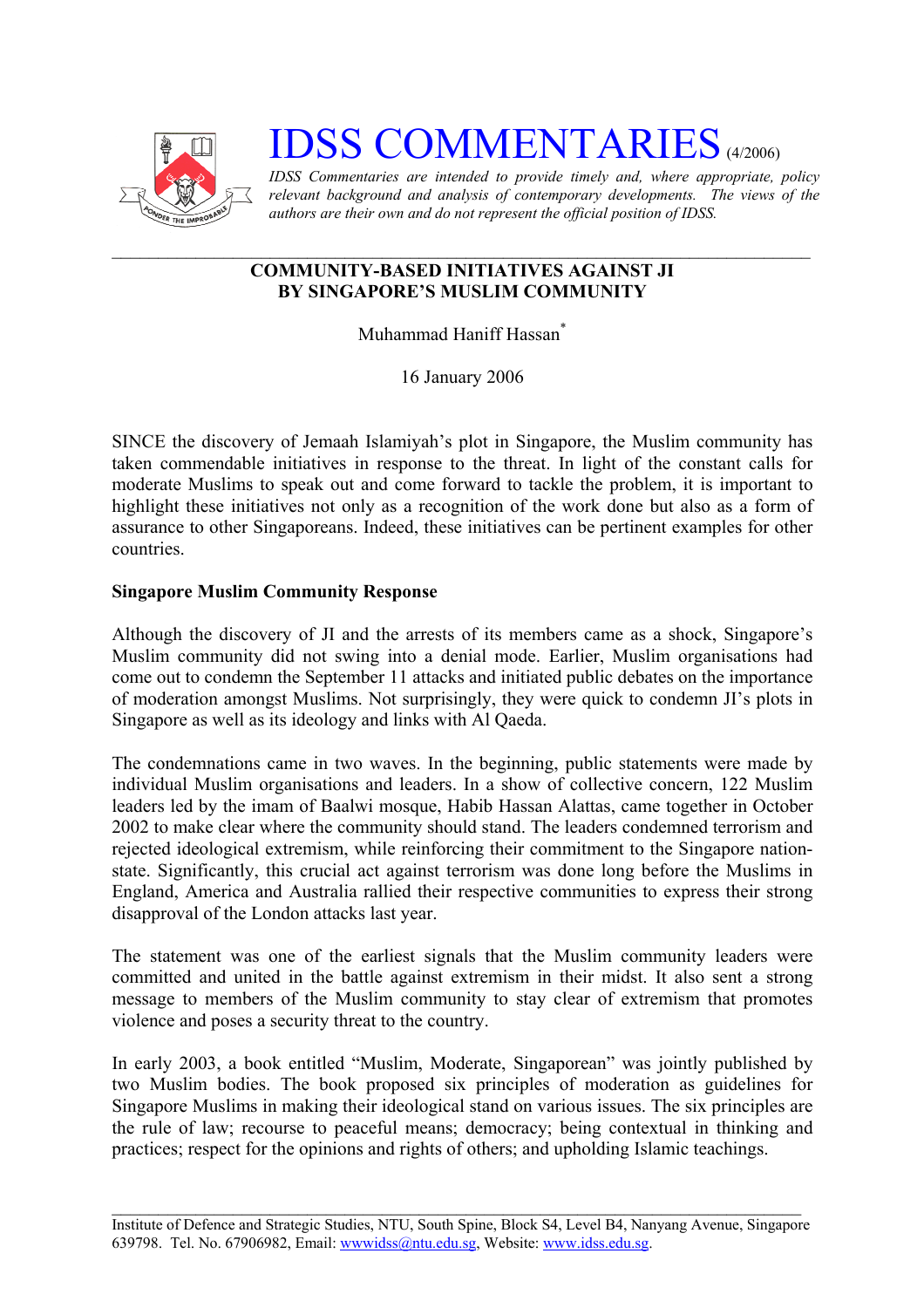In September 2003, Pergas, the association of Muslim scholars in Singapore, undertook a direct counter-ideological initiative against Al Qaeda and JI ideology by organising the Convention of *Ulama* (Muslim scholars). The objective of the convention was to rally Muslim scholars to define and combat extremism. The gathering led to a book entitled "Moderation in Islam in the Context of the Muslim Community in Singapore".

The book is particularly relevant to counter-ideological efforts in two respects. It highlights key extremist thinking and misinterpretations of Islam and offers rebuttals-using the same arguments employed by Al-Qaeda and JI. Secondly, it offers a 27-point "Charter of Moderation" for the Muslim community in Singapore. The charter has been useful in guiding the community to practise Islam in the context of Singapore, particularly for Muslim scholars and religious teachers in their drive to promote moderation.

Another important initiative was the development of a system to self-regulate religious instruction. A collaborative effort between Pergas and the Islamic Religious Council (MUIS), the Asatizah Recognition System was launched in December 2005. The proposed system laid down the pre-requisites for the certification and registration of asatizah or religious teachers who provided the public with guidance and lessons on Islam. Initiated several years earlier, the proposal became more urgent following the JI arrests and subsequent inclusion in the 2003 White Paper on JI of measures necessary in countering terrorism. While such a selfregulatory system by the community cannot be enforced by law, a person can be struck off from the database of recommended religious teachers if he was found guilty of misconduct.

Pergas was not alone in efforts to counter ideological extremism. Many other Muslim institutions -- from mosques to civic groups, such as the Association of Muslim Professionals (AMP) and Jamiyah -- initiated cultural and inter-faith exchanges and dialogues between Muslim and non-Muslim communities. They also organised visits to places of worship to promote better understanding amongst them.

#### **The Religious Rehabilitation Group**

One of the most important initiatives taken by the community was the formation of the Religious Rehabilitation Group (RRG), which was launched on 23 April 2003. Following the detention of the first batch of JI members, the security authorities approached local Muslim scholars to assist in counselling the detainees. This resulted in the formation of the RRG. Among other roles, the RRG offers expert opinion on JI's misinterpretation of Islam, produce counter-ideological materials on relevant religious matters and conduct public education for the Muslim community on religious extremism.

To date, 20 religious counsellors who are local Muslim scholars have volunteered to do RRG work. Many others are providing secretariat support for the group. In the beginning, the counselling programme covered JI detainees and supervisees (those under Restriction Order). This was later extended, on a voluntary basis, to the family members. As of June 2005, 93 counselling sessions were held for the detainees, 139 for the supervisees and 14 for the family members.

Apart from Muslim groups, various non-Muslim organisations were also briefed on the efforts taken by the RRG to continuously update and, in the process, assure the non-Muslim community. Since June 2005, the RRG has stepped up its public education programme. It has teamed up with local Muslim organisations and mosques to organise talks such as the recent